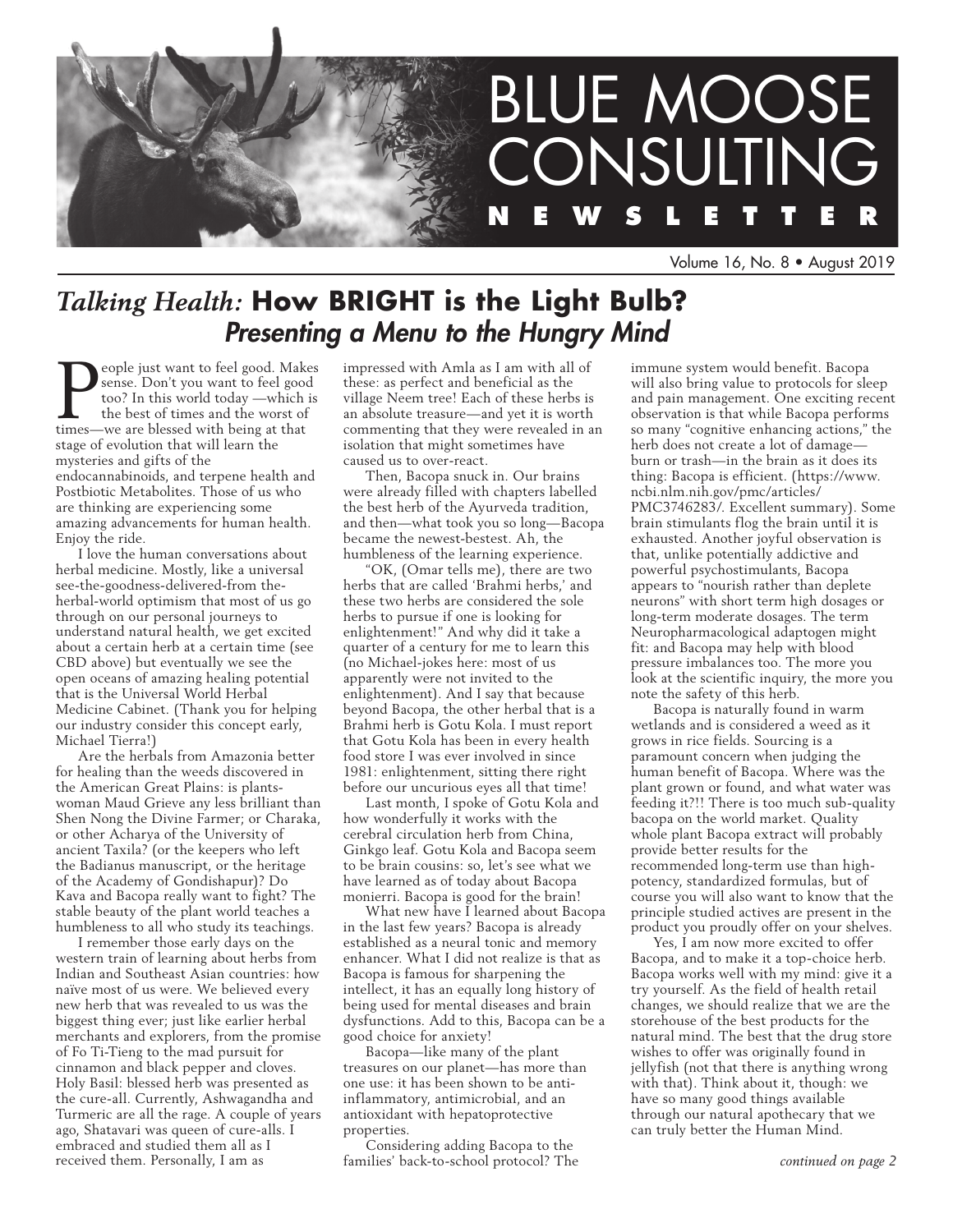## **How Bright is the Light Bulb?**  *continued from page 1*

It is all about perception, afterall. The healthiest mind will settle into a correct mental speed zone of comfort, luxury and confidence. It would be wonderful if we could "enlighten" people to think about trying on brain foods and nootropics the way that they seem to have be acculturated to trying on shoes or feeling comfortable in the bucket seats of a new car. The 21st Century perception can find a way to keep the mind in its happy-place; to feed the brain with the best to achieve optimal brain happiness! Of course, if we put our mind to this, we could probably create an environment where people would be excited to learn and experiment: because for many mind foods, the energetic is noticeable.

CBD is a good start. People come back to the store because this herbal mellows the perception and calms the mind, and improves the human condition by making many people feel better. (Ignoring the fact

that maybe people are actually afraid to feel better—another topic), CBD also helps the mind in its functions with Anxiety and Pain. We are nearing that stage of the integration of wholistic medicine and Complementary Care protocols where the allopathic forces are going to have to accept the truth that some of these natural things are incredibly essential tools for the maintenance of good health.

Yet, as with the intense hope we had when all the herbs of India entered the American market, we should wonder if maybe we have not yet hit the jackpot of fully understanding what is happening with CBD. Is CBD gonna be the next big thing? Will the terpenes be the "big score" —like the advance in understanding that we had in moving forward from the true value of Probiotics and their function being actually being governed by the Postbiotic Metabolites that they produce? CBD study is in its infancy: and I hope the government doesn't mess everything up again.

## **Doubling Collagen Sales Knowing the Market**

Intrinsic aging, also known as chronologic aging is an unavoidable part of skin aging. "After the age of 20, a person produces about 1 percent less collagen in the skin each year. as a result, the skin becomes thinner and more fragile with age." The solution would be to support Collagen production. The most important nutrients for collagen production are: high-quality protein (not quantity, but quality); Vitamin C, and whole leaf aloe vera (which helps with the efficient utilization and conversion of proteins to usable amino acids). Copper, Manganese and Zinc are also cofactors in collagen production. Interestingly, studies show that aloe vera alone can increase Type-1 Collagen in 30-90 days!

Know your Collagens! Type 1 collagen is found in skin and bones: Type II collagen is more for cartilage. Skin, tendons and ligament: Type 1 collagen. Collagen is a fiber in the connective tissue in the body, and collagen peptides are not synonymous with 'complete proteins.' Collagen is a structural protein created in the dermis of the skin from the taut winding of primarily glycine, proline and hydroxyproline; and arginine and lysine. While collagen makes up 30% of all body proteins and can be considered the structural glue that holds the body together, Collagen is still just the raw material. The science is still developing on best protocols to assist collagen production and collagen peptide absorption, but nothing can replace the raw materials!

Invest in the best Collagen. Bovine (beef) collagen is from cow hides and is very inexpensive. While it sounds better because it provides Types I & III collagen, Bovine collagen is less good than Marine (fish) Collagen, which is made from fish skin and scales, and provides more relative Type I collagen. The customer should always be informed of the best choices: highlight Marine Collagen, noting as well that not all Marine Collagen is equal!

Cross-merchandise Collagen in the Sports Nutrition section, the Heart-Circulatory set, the Anti-Aging section, and of course, endcapped in front of your Bodycare aisle. "When collagen levels are high, the skin is soft, smooth and firm. Collagen helps the skin cells renew and repair themselves. Collagen also helps keep the skin moist." Vitamin E, Astaxanthin, Green Tea and the Omega-3 fatty acids work to prevent the breakdown of collagen, as well as the foods Amla (Indian gooseberry) and Mangosteen. Collagen homeostasis requires proper moisture, so Hyaluronic Acid, preferably from natural sources like the hot water extract of the Tremella mushroom (Tremella fuciformis), are the best way- and the vegetarian way- to wholistically support optimum skin collagen synthesis. Reiterating, one of the most foundational superfoods for optimal collagen synthesis is quality (therapeutic/well-made) aloe vera: "Aloe sterol stimulates collagen and hyaluronic acid production in human dermal fibroblasts'.

The herbs to offer near your Collagen set would be plant sources of silica-, Horsetail and Bamboo (which contains biotin) extracts; and extracts of fresh Nettle, Gotu Kola, Gingko, fresh St Johnswort, and Calendula. A versatile formula is Herb Pharm's Soft Tissues Soother™, as all these herbs are beneficial: Gotu Kola herb, Hawthorn flowering herb, Echinacea root, Horsetail herb and Hawthorn berry. You have just built the most complete Collagen supportive set your community has ever seen!

Collagen is foundational to every skin-care protocol. If 2019 is your year to get more rings from your Bodycare aisle, now is the time to educate on supplemental collagen: People trust Nordic Naturals® Build around the two Nordic Naturals® Marine Collagen products!

www.scientificamerican.com/article/why-does-skin-wrinkle-wit

#### **Pack Smart**

#### **Short trip?- 10 Pak; or, nice long-trip? 30 Pak**

Pack Dr. Ohhira's Probiotics every time you travel! According to statistics, about 10 million people a year experience digestive issues while traveling. Don't risk ruining your trip by neglecting to protect your digestive health.

Dr. Ohhira's Probiotics helps re-balance the good vs. bad bacteria in your intestinal tract with the added benefit of POSTBIOTIC metabolites. Convenient portable blister packs need no refrigeration.

#### www.essentialformulas.com

But when we are speaking brain health, mental aptitude, mind allostasis and best performance unabated by stress, inflammation and misfires—the omega-3s are actually the biggest Brain Essential.

How can it be that the foundational building blocks of cellular health can be forgotten so easily sometimes by some people in the constant study of brain and body health? Sometimes, I feel like I want to start a support group for some stores to remind them about that seemingly forgotten essential fatty acid dynamic duo, EPA + DHA. The easiest thing that every store should be able to do is sell an Omega-3 to every customer who visits their store. This should be the given!

It is all about the cell. "All Living cells and many of the organelles internal to cells are bounded by thin membranes. These membranes are composed primarily of phospholipids and proteins and are typically defined as phospholipid bi-layers." These lipid bilayers surround every cell in the human body: THAT is a lot of real estate!

Optimal health is about making sure that the cell membranes can continuously build those components that make a strong and functional, properly permeable and yet stable, lipid bilayer. Nutritionally, the best thing that we can do is to provide the identified raw materials. Clinical research seems to suggest that the addition of these nutrients increases many brain functions, and so clinicians and experts are always recommending these building block nutrients: choline, phosphatidylcholine and phosphatidylserine. Better structure, better function!!

While these nutrients have had a constant market with the optimal aging crowd, they are now being understood as foundational nutrients for proper brain health. Since research shows that phosphatidylserine, phosphatidylcholine and acetylcholine all decrease in the body with age, it is intelligent to replenish these nutrients with supplementation.

Cell signaling: cell fats. Cell structure: cellular fats. Cell protection and cell immune function: cell fats. Phospholipids

*continued on page 6*

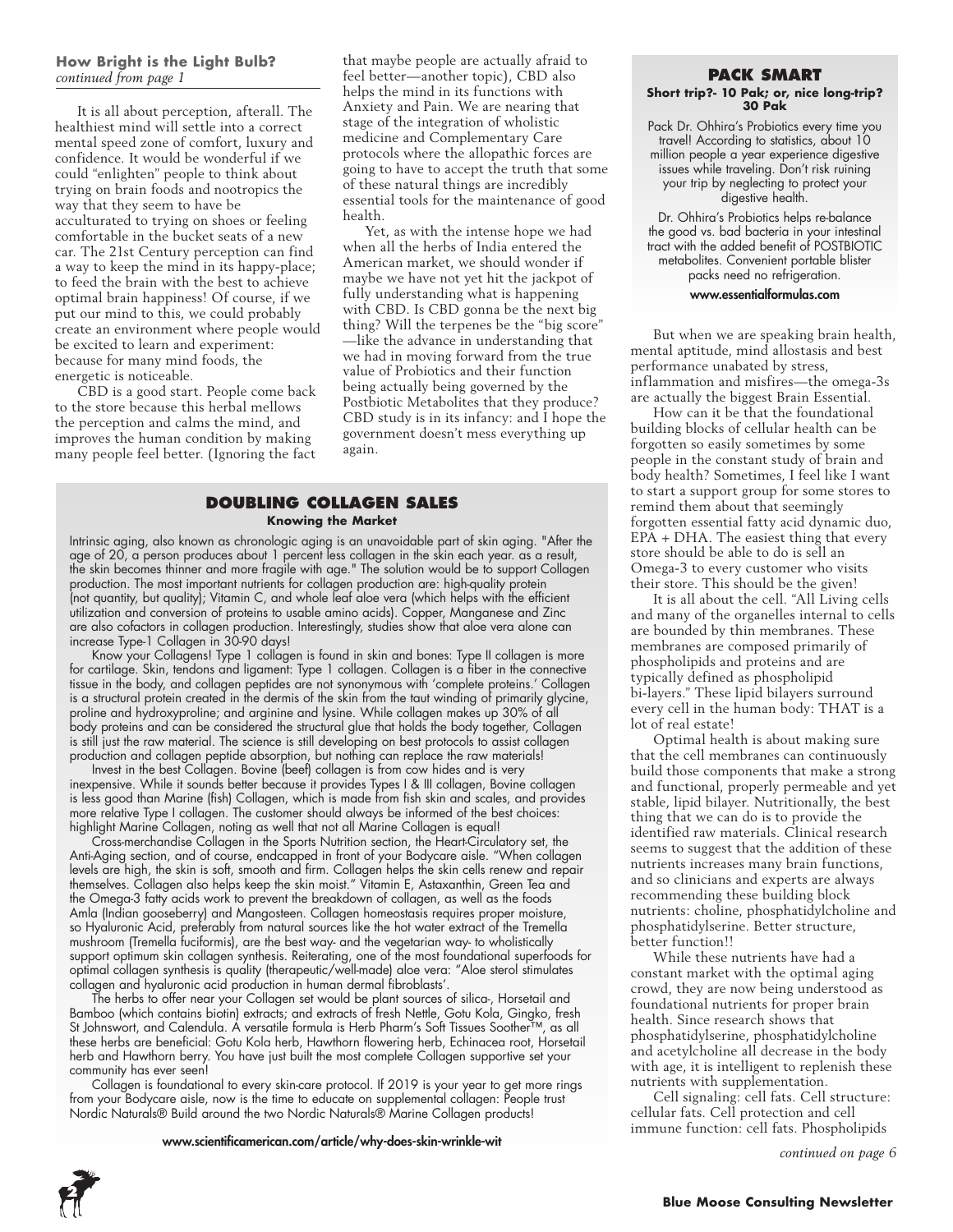

**Nurturing Naturally Since 1987** 

## **AUGUST Promotions 20% off Discount select OTC formulas** ~ Liquid or Pellet complexes listed below^ (Qty. 4+ per SKU)^ ~ shelf tags announcing the sale included with your order

## **• Candida~Yeast • Fungus Fighter • Hives~Rashes • Vitality**

*Candida~Yeast* formulated for associated symptoms such as gas, bloating, fatigue, mental fogginess, itching, discharge + other related symptoms. (N016)

*Fungus Fighter* formulated for symptoms associated with ringworm, athlete's foot and other fungal conditions of the nails, scalp & skin. (N067) *Hives~Rashes* formulated for associated symptoms such as allergic skin reactions, burning, itching, redness, swelling & discomfort. (N043) *Vitality* formulated for symptoms associated with low energy, mild stress and weakness.(N085) not available in pellets

Cannot be combined with other discounts

^ Monthly promos will be advertised through

 the newsletter = website/social media pages ~~~~~~~~~~~~~~~~~~~~~~~~~

#### **DETOX DAILY**

Consider a daily dose on a regular basis: we believe it is important to take Detoxifier along with any other remedy

• OTC Homeopathic Detoxifier [1 oz., 1.7. oz. liquids + 1 oz. + 1.7 oz. pellets]

- KIDS OTC Homeopathic Detoxifier [1 oz. liquid + 1 oz. pellet]
- PETS Homeopathic Detoxifier [1 oz. liquid + 1.7 oz. liquid]

~~~~~~~~~~~~~~~~~~~~~~~~~ **Why Choose NEWTON?**

~ Expertise & Experience ~ Quality & Safety ~ Variety & Selection ~ Environmental Awareness ~ Economical & Efficient Newton Homeopathics is the champion of the natural products store! Support Newton!

Made in America ~ Family-Owned • 1987-2019: 32 Years of Excellence

Newton Labs is an official service-connected, veteran-owned business.



**NEW! Trilogy Natural Skincare Products as sure as SHAKE, POP + GLOW**

**• Vitamin C Booster Treatment** 0.42 oz.

**• Vitamin C Moisturizing Lotion** 1.7 oz

## **2-week short-cut to Radiance, featuring:**

• Vitamin C Booster Treatment 0.42 oz Vitamin C, naturallyderived Hyaluronic Acid, Organic Daisy Flower extract + Certified Organic Rosehip Oil, an intense brightening treatment that helps all complexions glow with that 'lit from within look.'

#### Vitamin C Moisturising Lotion 1.7 oz.

lush, light lotion for daily hydration, created to be paired with the new Trilogy® Vitamin C Booster Treatment to help extend + maintain skin brightness and glow.

#### **Two NEW glorious Trilogy® Bundle-sets • Age Proof Bundle • Rosehip Top Sellers Bundle**

## **LIMITED EDITION Age Proof Bundle**

Two Age-Proof clean beauty products in one, ready-to-go kit

- at a great price. • Active Enzyme Cleansing Cream 6.76 oz +
- Line Smoothing Day Cream 1.69 oz

## **LIMITED EDITION Rosehip Best Sellers Bundle**

• Cream Cleanser 6.76 oz • Vital Moisturising Cream 1.69 oz

Ask your BMC Rep for an updated Order Form Ask your BMC Rep to assist your social media messaging with the new Vitamin C 'Digital Launch Pack'

High-performance, certified natural skincare products www.trilogyproducts.com/us/category/how-tos.html Not represented by BMC in NJ, NC, SC, VA, WV & Philadelphia area **Nordic Naturals® Expo booth #3144**



**August Herb Pharm® BIG VALUE Promotion Powerhouse Products are a natural sell in LARGER SIZES Through August 31 — 20% OFF Promo Discount** when you mix & match 20 or more units (selected items)

Reorders will receive the same discount throughout the 2-month promotional period. Discount applies to select 2 oz. + 4 oz. sizes from this month's promo, so expand your selection + GROW business

**PROMO items:**  $2 \circ z$ .  $+ 4 \circ z$ . sizes unless noted<br>• Anxiety Soother™ • Ashwagandha (4 oz.only)<br>• Ashwagandha Gycerite (alcohol-free) • Brain & Memory™ • Kava liquid extract<br>• Relaxing Sleep™ • Super Echinacea liquid ext

**Consistent consumers go for LARGER sizes! & these are truly best sellers.**

Discounts are not automatically-applied. Must request discounts when placing initial order.<br>Thank you for supporting our promotions by offering reduced pricing to shoppers!<br>• **Ashwagandha:** calming A**yurvedic herb traditio** • Echinacea root: (purpurea) foundational immune support herb to provide complex, deep support over<br>both the short-term and the long term^. Fresh extract; Pharm-grown and Ceritfied Organic: the best<br>• Turmeric: promotes he liver support^. Certified Organic. Fully mature rhizome; imported whole turmeric fingers and rhizomes are milled immediately before extraction for a superior extract that retains the herb's taste and aroma<br>• **Kava:** promotes peaceful relaxation, reduces stress and frustration^

Prepared from the rhizome and root of noble varieties of Piper methysticum plants 4-6 years old. Herb Pharm Kava has always been grown and harvested in the islands of the South Pacific.

~~~~~~~~~~~~~~~~~ **NEW PRODUCT INTRO EXTENDED: Cramp Care™ liquid herbal extract**

1 oz., 2 oz., + 4 oz. Cramp Bark bark; Corydalis; Jamaica Dogwood root bark; Black Cohosh<br>hizome with rootlet; Wild Yam rhizome; cinger rhizome.<br>System Restoration: traditional support for a healthy menstrual cycle^

**INTRO DEAL through extended through August 31st** Buy 3 ea. of any Cramp Care™ SKU = **20% O**<br>Buy 6 ea. of any Cramp Care™ SKU = **25% O** 

All the herbs in this formula are individually extracted to ensure a broad spectrum of therapeutic plant compounds

**PRODUCT NOTES: Happy 40th Birthday Herb Pharm®**

The Herb Pharm® farm Pharm & facility: Doing right from the soil up. Working with the best, certified USDA Certified Organic, Oregon Tilth, Bee Friendly Farming, Salmon Safe United Plant Savers, Monarch Watch. Org, Certified B Corporation<br>**America's #1 best-selling Liquid Herb Extract Company** 

\* These statements have not been evaluated by the Food and Drug Administration. This product is not Not represented by BMC in NJ intended to diagnose, treat, cure or prevent any disease



#### **National Back to School Promotion: Nordic Naturals®, a Grade Above** Balanced nutrients for growing minds

It's time once again for parents and their kids to hit the stores to stock up on school supplies. That means it's also time for retailers to get ready for the second-highest spending event of the year, As the premier essential nutrient brand that's a grade above the rest, Nordic Naturals® helps your store capitalize on this peak selling season with our full line of safe, pure and effective products customized<br>for kids and t Nordic Naturals® an essential part of your store's back to school strategy.

#### **SMART CHOICES TO SUPPORT LEARNING**

Nordic Naturals® national August promotion features great-tasting omega-3s, fun to eat probiotics,<br>and nutritious gummy vitamins that work together to support learning, social development, optimal digestion, and strong immunity – just what students need to thrive at school.\*

**Sale Items for August Back to School Promo: 25% OFF CASE ORDERS**  One order per ship-to-location per month. minimum order 5 cases- maximum order 15 cases, mix &

match full case packs (Existing Retail Partners quality for an additional 5%)<br>• Ch**ildren's DHA** 90 ct. (ages 3-6) • Nordic Omega-3™ Gummies, tangerine 60 ct.<br>• Chi**ldren's DHA** 180 ct. • Nordic Omega-3™ Gummies, tangerine • Children's DHA 8 oz. • Kids Nordic Flora Probiotic Pixies, rad berry 30 pk

• Children's DHA Xtra 90 ct. (ages 3-6) • Probiotic Gummies Kids, Merry Berry Punch 60 ct. • Children's DHA Xtra 2 oz. • Omega Focus Junior 120 ct. (ages 6-18)

• DHA, strawberry 180 ct. • Omega Memory with Curcumin 60 ct. • DHA, strawberry 90 ct.<br>• DHA Xtra™, strawberry 60 ct. • Ultimate Omega® Junior 90 ct. • Omega Focus 60 ct.<br>• Nordic Berries™ original citrus 120 ct. • Ultima

• Nordic Berries<sup>TM</sup> original citrus 200 ct. • Vitamin D3 Gummies Kids, watermelon 60 ct.<br>• Nordic Berries<sup>TM</sup> cherry berry 120 ct. • Nordic Omega-3<sup>TM</sup> Fishies, tutti frutti 36 ct.<br>**Get your Marketing Materials (work with** 

**NOW SHIPPING: Nordic Naturals® Marine Collagen Stick Packs:** 

convenient single-serving packets; per serving. 15-servings per box ^ 4200 mg Hydrolyzed Collagen Peptides + 45 mg Vitamin C

^ Type I collagen from sustainably wild-caught Arctic Cod ^ mild natural strawberry flavor: no fishy taste ^ dissolves easily in warm or cold liquids ^ helps stimulate the body's own collagen-producing cells\*

^ with acerola juice concentrate, stevia glycosides + beetroot extract (for color) New item placement parameters apply.

[note: individual sticks do not have UPCs at this time, so they are not packaged for individual sale]. Expand your cleanest Collagen selections with Nordic Naturals®: sell the best + gain from the trustworthy MAP-compliance support. **Collagen holds everything together.**<br>W**hy Nordic Naturals®? Customer confidence: a name everyone trusts** 

## \* These statements have not been evaluated by the Food & Drug Administration. This product is not intended to diagnose, treat, cure or prevent any disease.

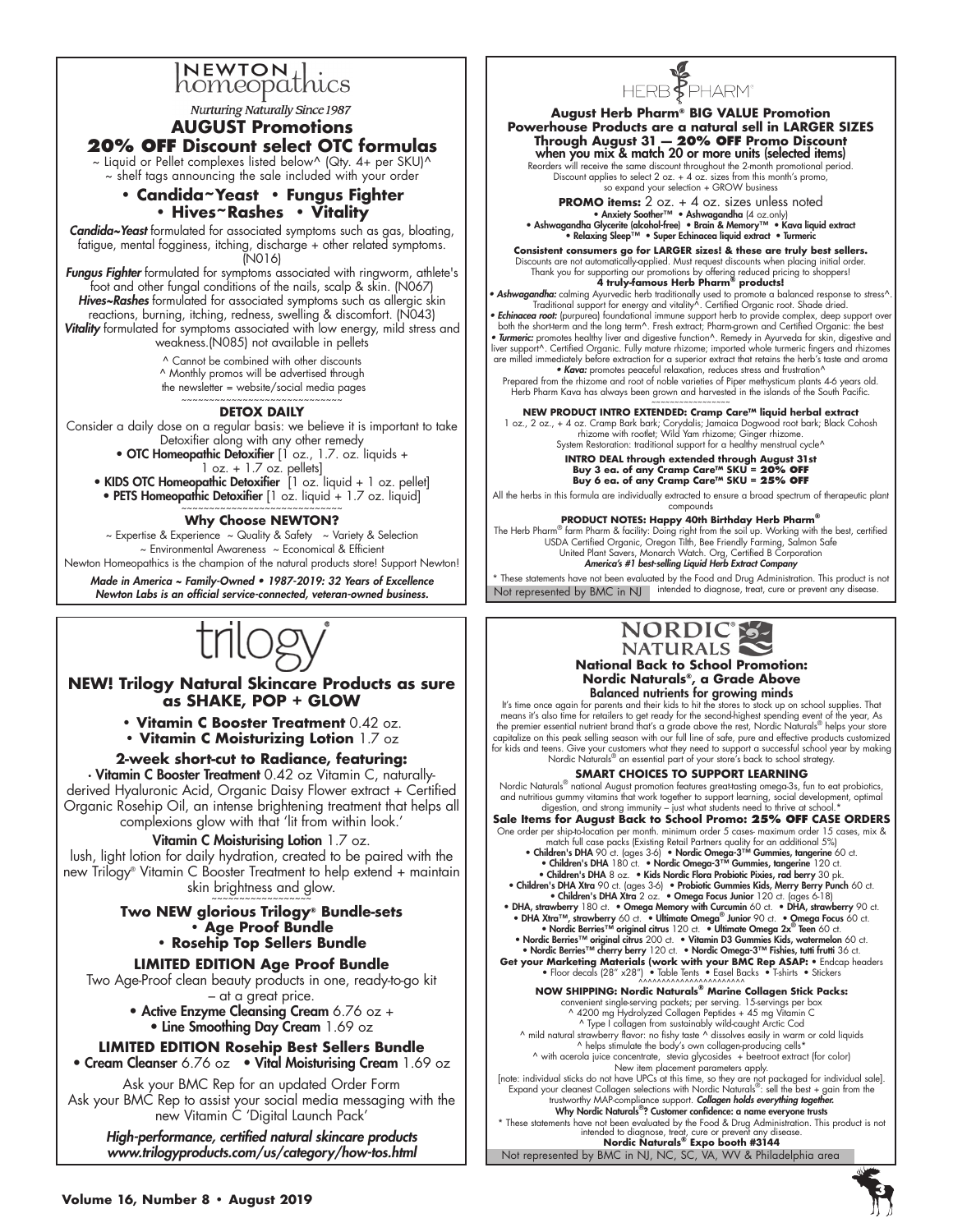# **V**ellinhand

## **AUGUST Promotion: BE READY 10% OFF**

**Nit Kit™ scares Lice – NOT People** a non-toxic, 100% natural aromatherapy preparation as a completely natural solution

Must mention BMC Promotional Deal to get discount. Direct orders: independent stores only; thru 08/29

Nit Kit™ is a fast-acting, pleasant-smelling, child-friendly formula that scares lice + their eggs (often called nits). Leaves hair shiny & gorgeous. Certified vegan + cruelty-free

Each Nit Kit™ includes: a bottle of Nit Kit™ solution (2 fl. oz.) along with detailed instructions for use' a fine-toothed Medi-Comb for catching lice; + a 5x-magnifier to help you find each+ every nit. Complete kit: best value.

Non-toxic, 100% natural aromatherapy preparation as a completely natural solution for head lice. 2 fl. oz.

Would you use dangerous pesticides on your child if you didn't need to? • Easy to use • Happy scent

• Metal lice comb  $+$  5x magnifier included

Ask your BMC Rep for the latest Price list with lower prices + about a new local-partnership agreement

TRANSFORM YOUR BODYCARE SECTION. PROVIDE SOLUTIONS TO RELEVANT **CONCERNS** 

 www.wellinhand.com Topically Applied Herbal Answers.



## **NEW Powerful Tree Antioxidant!!!** Selected among the Top multivitamins for Innovation!

Exclusive to Rev•Up Wellness® is Abigenol® (European Silver Fir bark extract), one of the most powerful antioxidants in the market today. Scientific studies show the health benefits of the European silver fir tree bark, which ancient generations have long discovered.

The Rev●Ŭp Wellness innovation combines Abigenol® with other naturally derived and clinically-studied ingredients to target lifestyle needs on Stress, Immunity and Healthy-Aging!\*

*Abigenol® ~ contains 6 phenolic acids, three flavonoids + four lignans*

**RevUp Wellness: getting a new raw material to the people! Silver Fir Extract**

**~Rev•Up Wellness DEFENSE with Wellmune® ~Rev•Up Wellness ENDURANCE ~Rev•Up Wellness VELOCITY with Wellmune®**

(all w/) European Silver Fir Bark extract: Abigenol® (an affordable option to pycnogenol)

**Feel the difference with these awardwinning products!** GROW NEW BUSINESS with scientifically-proven

nutritional support rev\*up wellness. Targeted Approach to Wellness Powerful. Natural. Innovative

http://immunehealthbasics.com/revupwellness/ Immune Health Basics® + Rev•Up Wellness® are brought to you by Portals Pharma, Inc.

## immune **HEALTH BASICS**

CLINICALLY PROVEN IMMUNE SUPPORT

Keep Immunity High INVEST in Immune Health Basics*®* WGP*® +*  SAVE, ways to Promote  $+$  \$ave

## **Stock up in August Buy 12 bottles of the 250 mg/60 ct. caps + get 2 bottles free!!**

**Immune Health Basics®- Boost with The Best. Clinically-Proven! Safe** – activates key immune cells without overstimulating the immune system **Effective** – mobilizes billions of innate immune cells that are a major part of the body's defenses Natural – Beta Glucan 1/3, 1/6 derived from cell wall of highly purified

proprietary strain (Saccharomyces cerevisiae)

Immune Health Basics® named 'Best Immunity' Dietary Supplement by *Delicious Living Magazine* ~ 2013

GROW NEW BUSINESS with scientificallyproven nutritional support http://immunehealthbasics.com Immune support for your family, peace of mind for you www.wellmune.com/what-is-wellmune Powerful. Natural. Innovative Immune Health Basics® + Rev•Up Wellness® are brought to you by Portals Pharma



**Hot weather is Oxylent-time! HYDRATE!** Oxylent® Shippers are a great profit Summer Highlight + they are Beautiful **5-in-1 Multivitamin Supplement Drink Shipper**

24 boxes per shipper with a small floor footprint **Summer Display Promo: super deal for** 

**summer hydration**  24 ct. 5-in-1 Multi Effervescent: pre-loaded @ **30% off**

'24' means: 6 Sparkling Berries, 6 Sparkling Mandarin, 6 Blackberry-Pomegranate, 6 Variety paks great natural taste, No Sugar: on-the-go convenience normal wholesale \$503.28; 30% off = \$352.30 Oxylent's Hydration offers you the Best FLOOR DISPLAYS of summe

**The Effervescent Nutrition Revival of 2019** 

**AUGUST SPECIALS: Back to School Essentials • Children's Oxylent**®: Multivitamin Supplement Drink 30s **• Immune Oxylent**®:

3 flavors + a register-friendly variety pak **15% OFF^**

## Children's Oxylent*®* Multivitamin:

• Superior vitamin + nutrient content recommended by

doctors for kids ages 4+ up • Vitamins A, C, D3 & E • Albion® Chelated Minerals • Contains Methylated Folate & B12 • Great Bubbly Berry Punch flavor that kids love!

• No Gluten, Dairy or Sugar. Non-GMO. Stevia-flavored Let people know you carry Immune Oxylent*®* because fast nutrition is always an asset!

Offer the best: offer immune effervescent immediacy FOUR (4) delicious Immune Oxylent® products: ~ Blackberry-Lemon BOOST

~ Raspberry-Lemon BOOST ~ Tangerine Lemon BOOST ~ Immune Oxylent® BOOST Variety Pak

^ (\$150 minimum) (\$200 minimum for free shipping)

## **ESSENTIAL FORMULAS August Back to School Bundle BUY**

**8/Dr. Ohhira's Probiotics® 8/Dr Ohhira's Propolis PLUS® + save 15% OFF on the bundle**

*Combining Dr. Ohhira's Probiotics® is the only whole food probiotic that supports the entire microbiome* 

*with prebiotics, probiotics, and postbiotics. with*

*Dr. Ohhira's Propolis PLUS® - the only Bee Propolis product with Probiotic + Antioxidant Support* Brazilian Green Propolis + Probiotic

Extract + Astaxanthin & more

## **NEW SKU**

**Stand-alone ME-3**® -A highly concentrated source of patented strain Lactobacillus fermentum ME-3®: each capsule contains more than 8 billion micro-encapsulated bacteria. a wonderful synergistic pair Dr. Ohhira Probiotic® + ME-3®

**Essential Formulas® Expo booth #3025**

www.essentialformulas.com A company committed to discovering and distributing groundbreaking, scientifically advanced dietary supplements from *around the world*



**August DEALS Sales Promo 15% OFF**

• Classic SPF lip balm

• Eco Lips<sup>®</sup> GOLD lip balm • Hemp lip balm • Medicinal lip balm

• bee free® vegan lip balm

**PROTECT your LIPS**

**Classic SPF:** a combination of organic oils  $+$  aloe leaf extract to protect your lips under the harshest conditions., keeping the sun out + the moisture in. Flavor choices/sale: Berry. Mint,

Sport and Assortment net wt. 0.15 oz. • Convertible displays: 36 units • Reach-in displays: 48 units

• Reach-in with Eco Clip display: 30 units BLOCK harmful Sun rays, while moisturizing and healing dry skin

~~~~~~~~~~~ ALL these are: Certified Organic, Certified NON-GMO Project-verified + all Fair Trade certified

**Convertible displays: 36 units 0.15 oz.**  • GOLD lip balms with Baobab seed oil\*, • HEMP lip balms Vanilla. Not made with CBD or THC. • MEDICINAL lip balms: tea tree, camphor,

lemon balm + calendula

**Convertible displays: 24 units (0.15 oz.)** • Eco Lips® bee free® lip balms Flavor choices/sale: Lemon Lime, Superfruit,

Sweet Mint, Unscented all Eco Lips lip balms are gluten-free!

Eco lips® offsets its manufacturing with 100% renewable energy + is a certified B Corporation The Best Lip Balm for the World

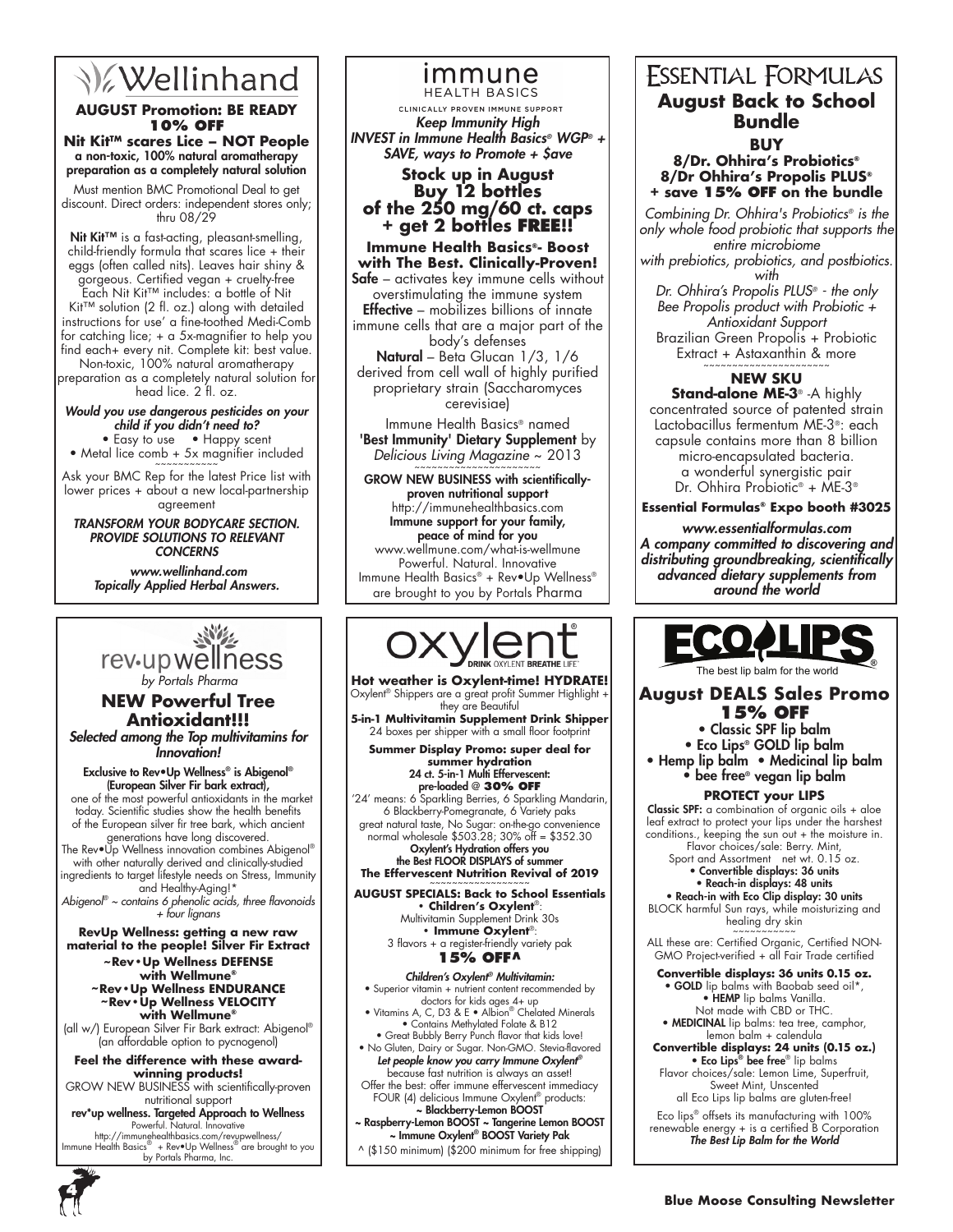# bodyceuticals

**Here are our August Deals! Save up to 20% off on flavored Organic Lip Balms** Three (3) delicious flavors Dark Chocolate, Raspberry + Vanilla

**10% off** 1 display, **15% off** 2 displays + **20% OFF** 3 displays

**20% off After Sun Relief Skin Soothing Oil** Free mini 4ml Raspberry Seed Beauty Drops & Purifying Face Crème sample with all orders! While supplies last.

#### THE SUN IS HERE + SO IS THE SUN RELIEF

put dynamic~goodness CENTER in your sun-fun + sun skincare sections

Highlight this famous, USDA Certified Organic Calendula Oil now, available in a travel, carry-on & beach-friendly size!

This organic calendula skin emulsion is a must-have for post-sun and wind exposure. Helps prevent

peeling and calms redness. The handy, no-spill pump bottle is perfect for travel. For all ages + face, body and baby care.

Ingredients: Current harvest, USDA-certified Organic, Kosher, Vegan Extra-virgin, unrefined, first coldpressed oil from olives; USDA-certified Organic farm-grown whole calendula flowers grown using Biodynamic methods;

High potency Vegan, non-GMO, mixed tocopherol Vitamin E (soy free).

• Free shipping on all orders \$100+ (after discounts) • Must use code AUGUST19 to receive discounts + free shipping.

• Valid August 1st - August 31st. www.calendulaskincare.com • www.bodyceuticals.net www.facebook.com/Bodyceuticals www.instagram.com/bodyceuticals\_calendula www.pinterest.com/bodyceuticals https://twitter.com/bodyceuticals



#### **PEACE Project** Build a Wall of JUVO for Community Health

Myriad colorful, Organic, Raw, Whole Foods GOAL: JUVO every day for Health • Natural Raw Meal Canister • Raw Green Superfood Can • Raw Green Protein Can

• Raw Meal Vanilla Chai • Raw Meal Fantastic Berry • Raw Meal Green Apple

> **Best way to ReJUVOnate Health: Go raw in 2019**

Ask about new product placement deals ReJUVOnate Yourself! ReJUVOnating Benefits: Certified Organic Raw, Whole, Non-GMO Ingredients means: • Support a healthy immune system

• Improve digestion with plant-based probiotics & enzymes

- The best food for the probiotics:
- superhero postbiotic metabiolites • Increase Energy

• Help balance blood sugar levels

- Rich in antioxidants, dietary fibers + phytonutrients • Convenient: perfect for a quick meal on the go • Formulated by an oncologist
	- Unbeatable taste that's all organic

#### JUVO: Free of Gluten, Soy, Whey, Yeast, Nut, Dairy and Preservatives. No Artificial Flavors, Colors, Sweeteners & Free of Stevia

Since 1999, JUVO Raw Whole Foods has been a product-leader in raw whole food meals. Convenience in health food, the JUVO Raw Replacement Meals are freeze-dried, fine powdered mixes of over 40 ingredients; fruit, berries, vegetables, rice, vitamins, minerals, fibers, sea vegetables and more. Juvo has developed 3 focused full meals; for slimming, for healthy convenient meals and a protein meal for sport.

**GET EXCITED!**

Get ReJUVOnated: Get Social with Raw Foods www.facebook.com/JUVO-243997500504/ www.instagram.com/juvo\_rejuvonate\_yourself/



## **August Promotion: High dosage Stock up time**

1000 mg tincture/33 mg per serving Full Spectrum CBD Hemp Oil in a 1 oz. glass dropper

**Buy (4) 1000 mg tinctures (mix & match) get 10% OFF Buy (8) 1000 mg tinctures (mix & match) get 15% OFF**

[Three flavors to choose from] Natural. Peppermint, Orange

Must ask for deals at time of placing order to receive monthly promo

## Aromaland offers THE BEST-TASTING CBD products

Flavored + Unflavored Natural: this therapeutic dose, broad-spectrum extract offers fast and effective results. The rich natural flavor of American grown hemp is enhanced with peppermint essential oil or orange essential oils (unflavored has no added flavoring). This extract is expertly processed to be THC-free yet preserve beneficial native terpenes. Simply use the dropper and place under the tongue.

#### **PREMIUM CBD EXTRACTS**

It begins on the farm. Essence of Well Being CBD begins with certified organic hemp. Expert extraction is done via advanced ethanol processes *which guarantee native*  terpenes remain intact. The Denver, CO extraction partner has developed an industry-first extraction that maintains detectable levels of CBG. We finish the product with a choice of flavors in a stable MCT oil base

Premium CBD Extracts. Tested THC-free per batch. No-T CBD from EWB!! 50%-margin line. Highestquality! Super Value! Healthy Margins!

**Essence of Well Being Expo booth #3959**

## **MushroomScience** Smart Ideas: hydrate the Skin, while aiding

the Immune System + the Mind & the Nervous system. How Wholistic!!

## **August PROMOTION\* Lion's Mane**

IMMUNE SUPPORT^ • MEMORY and CONCENTRATION^

90 vegetarian capsules 300 mg each 1 capsule Organic Lion's Mane mushroom [*Hericium erinaceus*]. Hot water/alcohol extract 20% polysaccharides—proper extraction is everything

More than Brains: think Nervous System too: Recent studies also show that hot water/alcohol extracts of Lion's Mane mushroom may strengthen memory and concentration and enhance cognitive abilities.\*

#### **4 ea. = 10% 8 ea. = 15% 12 ea. = 20%**

Best price on the market for the most product, the highest quality with an excellent margin

\*Must mention BMC August Promo when placing order for discount.

## **Tremella** ANTIOXIDANT^ HEALTHY SKIN^

90 vegetarian capsules 300 mg each

1 capsule Organic Full Spectrum Tremella fuciformis mushroom extract. Hot water extract 20% polysaccharides. Tremella has enjoyed popularity for centuries by the women of China and Japan who believed it had value because

of its ability **to help improve the complexion and overall appearance of the skin.\***

^These statements have not been reviewed by the FDA, and are not intended to diagnose or treat any illness or disease.

Mushroom Science distributes the only complete line of guaranteed potency mushroom supplements in North America.

Mushroom Science® Expo booth #3054



**August–September two-month Bodycare Collection Promo\*** Enjoy the smells of late Summer 50%-margin bodycare line!



100% Pure Plant-Based Ingredients, Exceeds EU Cosmetic Directive Guidelines. 12 oz. bodycare • Shampoo • Conditioner • Massage & Body

- Hand & Body Lotion Shower Gel • NEW! Hand Soap • Bath Salts 20 oz.
- Scented & enhanced with an exclusive blend of pure therapeutic-grade Essential Oils of Lemongrass, Dalmatian Sage + Vetiver that offers a clean, slightly spicy,

# invigorating aromatherapy experience.<br>**Buy 3 ea. per SKU = <b>10% O**<br>**Buy 6 ea. per SKU = 15% O Buy 12 ea. per SKU = 20% O**

Lemongrass has a bright citrus smell + is a natural insect repellant with strong antibacterial & antifungal properties. Sage is a skincare powerhouse. Great for the scalp and healthy hair, sage is considered an essential for optimal circulation. A dependable antimicrobial that has long used as a deodorant.

More deals! • **Lemongrass & Sage glycerin bar soap 10% OFF in** units 6 ea.

• **Sage Dalmatian essential oil** 1/3 oz. **10% OFF • Summer Candle Sale 10% OFF** in units of 4 each scent. Lemongrass & Sage Soy candles

~ Cup Terracotta 7.6 oz. ~ Amphora Terracotta 7.4 oz. ~ Classic terracotta 7.1 oz.

~ Elegance Terracotta (2 wicks) 8.1 oz.

\* Must ask for "BMC monthly deal" when placing order



EVERY STORE needs some Aloe Life! **August Promos**

mix & match^ Summer Favorites

## **• Herbal Aloe Detox PLUS**

concentrates 16 oz. + 32 oz. **• DAILY GREENS** powder + tablets

**• Herbal ALOE Ear Wash** with whole leaf Aloe! 1 oz. topical

## **15% OFF 12-23 items minimum 20% OFF 24 items maximum**

From Certified Organic Aloe vera leaves to Superior products worldwide; all the Aloe is all certified organic + Activ Aloe Certified

• Aloe Vera Concentrates with herbal extracts: Super Effective. 1 oz. daily provides so much from this concentrate

#### **Therapeutic aloe is Foundational to Health.**

Aloe Life® Therapeutic Aloe vera Herbal Concentrates organic liquid herbal extracts: not powdered herbs ~ Best Value too!

~ You should know: not all aloe vera is alike Aloe Life® - the big differences are taste and results

### **PRODUCT NOTES: Wanna save every day? \$\$ Buy smart. 72-piece orders always 15% OFF\***

**~~~~~~~~~~~~~~~~** ^ discounts cannot be combined ^ must mention Promo to get deal ^ discount good 08/01 through 08/31/2019

 \*These statements have not been reviewed by the FDA, and are not intended to diagnose or treat any illness or disease

Aloe Life # 1 Herbal Superfood Aloe Vera is FOUNDATIONAL TO HEALTH

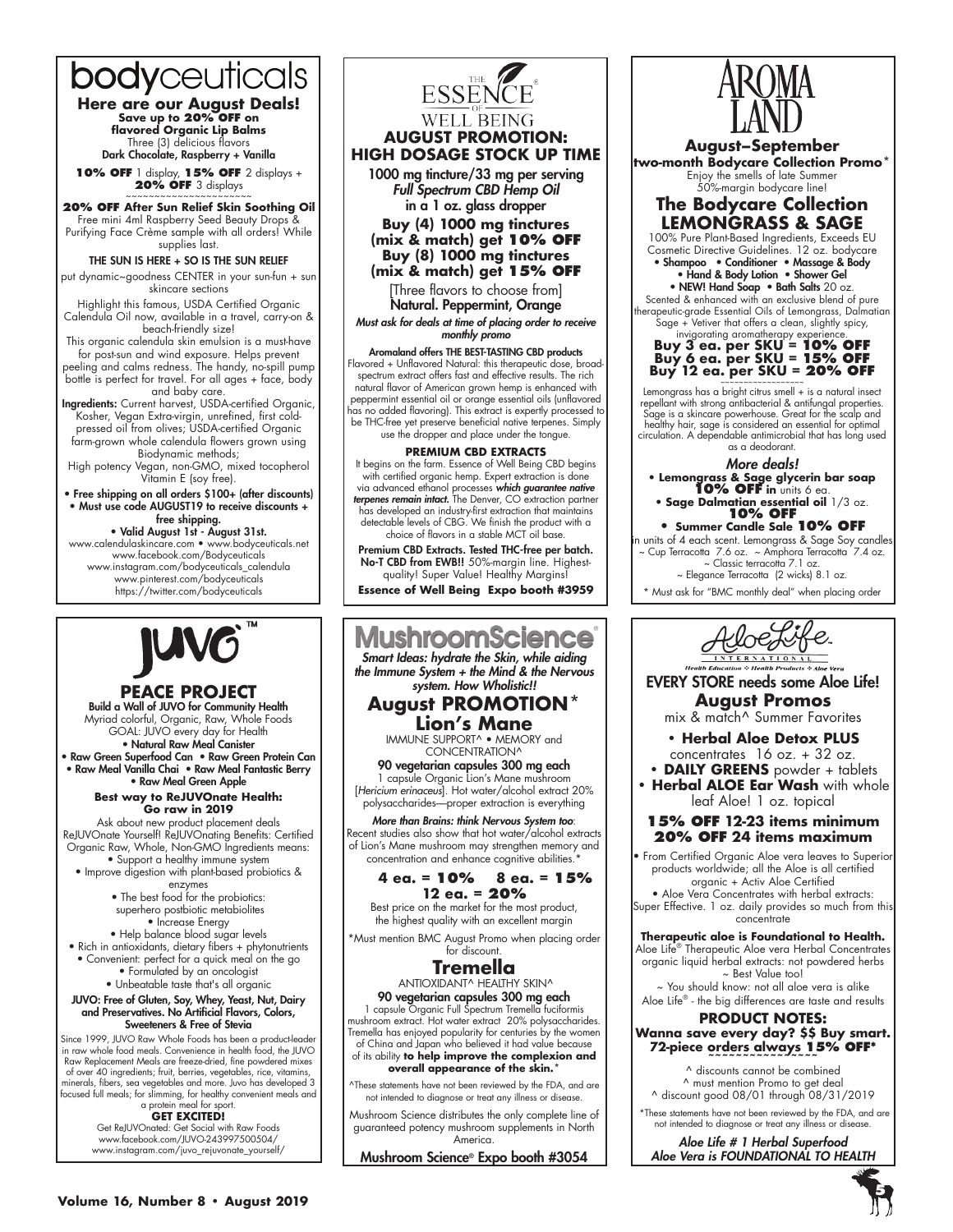#### **How Bright is the Light Bulb?**  *continued from page 2*

are composed of fatty acids, glycerol and phosphorous. Phosphatidylcholine is a phospholipid attached to a choline molecule, which we often describe as a B-Vitamin. Since choline is a precursor for the neurotransmitter acetylcholine, then it is only natural that phosphatidylcholine would be found in formulas geared for memory. *Omega Memory with Curcumin* by **Nordic Naturals**® is one of their best-selling items. It smartly joins premier good fats—EPA, DHA and phosphatidylcholine—with a premier form of curcumin, Longvida® Optimized Curcumin, and the plant-based, cognitiveenhancing nootropic, Huperzine-A. Low choline levels contribute to high homocysteine levels, which can contribute to arterial damage and even blood clots.

"Regulation of the cell cycle is of critical importance to the aging process". Add in antiaging. Phosphatidylcholine is utilized for healthy liver function too. Remember, these compounds are found in every cell of your body.

Phosphatidylserine is found in all cells, but in its highest concentration in the membranes of the brain cell walls. The two most interesting functions of this fatty substance are that it increases acetylcholine availability which is so essential for both the action of learning and the capacity of memory; and it assists in how the brain uses glucose, which is the fuel that runs brain operations. BINGO. Phosphatidylserine contributes to the main functions we desire for the brain (learning and memory), and the efficiency of the use of the glucose that fuels brain physiology.

We are what we eat, or rather what we ingest. The name of the game in brain health is healthy fat intake. This is the primary objective: to become a Phat-head. The brain should be fed with buckets of delicious usable fats throughout its life. Infants need brain good fats; developing bodies need brain good fats; students and figurers benefit from good fats; people under stress need good fats; and we all will benefit if we keep good fats replenished as we age. The brain will take whatever quality of fat that gets to it: so smart health is to feed it superior fat food. It is worth noting that the Omega-3 fats EPA + DHA provide anti-inflammatory support in this fatty environment, both resolving damage and providing protective actions to the nervous system. Fatty nutrition is something that you certainly need to pronounce more clearly in the marketing of your Brain Health section. If the lightbulb is to stay lit, you need the figurative oils that will keep that lamp lit.

Phospholipids are the primary building blocks of cellular membranes. Phosphatidylcholine and Phosphatidylserine are major constituents of brain tissue. Acetylcholine production

and release is one brain function goal, but there are not supplements for this holy grail, so we look for supplements that boost neurotransmitter acetylcholine levels. Acetylcholine assists the actions that spark the coding that imprints memories in our brain: that is the best way that I can describe it. Think the old Kodachrome cameras bringing the photograph to life. The human spirit is partially defined by our very human ability to create and then retain and use memories. Important stuff. Nutritional science has made some amazing discoveries, and all this benefit can be done naturally. So, let's make it happen!

This is all about retraining the brain. The best food for phospholipid optimization is probably fish roe. One of the most underutilized Nordic Naturals® products is their *Omega-3 Phospholipids*. This product offers phospholipid gold, as it combines Omega-3 fish oil (anchovy and sardines) with phospholipid-bound omega-3s from sustainably-sourced herring roe. I consider this a supplemental form of herring roe: a historically-appreciated fish superfood. Fish eggs from herring harvested off the coast of Norway in a manner that keeps the fishery alive and vital, and the eggs fresh for use: the best fish egg roe choice in the world!

Consider all the many reasons that you must have this product on your shelves: phospholipid-bound omega-3s may be more easily digested by some people; phospholipids may increase the absorption of any Omega-3 supplement taken together with it, particularly if looking to get Omega-3s to cross the blood-brain barrier and be available for the noggin. This Omega Phospholipid product is so affordable, when/if someone comes to your store asking for Krill oil. First, it is double the amount of omega-3s as the average krill supplement. (2 caps provide 500 mg Omega-3s (190 EPA/200 DHA)). Second: Nordic's herring roe extract is sustainably-sourced, and there are identified grave concerns about the overharvest of this keystone crustacean species, Krill. Most krill oil from krill meal is extracted using solvents that the natural movement does not approve of, and solvent residues are common in krill oil products. Meanwhile, the spawning stock harvest for the Herring Nordic Naturals® sources from is robust. Herring Roe in; krill, out. Brain health: the Herring roe has more DHA attached to the phospholipids than is available from the other processed material.

The Nordic Omega Phospholipid product is also perfect for a person who dislikes larger softgels. And this product is unflavored, so it also serves well as an option for someone who wants an unflavored Omega-3 (the other option is the *Nordic Prenatal* unflavored with vitamin D3). I often recommend the Omega Phospholipids and the Nordic

*Complete Omega Xtra*® for teens and young student adults, where they are getting EPA, DHA, herring roe phospholipids and GLA during that young adult time where hormones are still sparking incessantly.

Omega-3s are still the famous stars in Fatville. Thanks to the near universal awareness of the need for Omega-3s, we are now provided a better way to upgrade the consumers' choices to include formulas that offer both omega-3s and other beneficial brain fats. People can choose to take one product that offers additional structure-function benefits, or they can use an Omega-3 based product to be a base for their overall health Good Fat natural protocols. Example: starting with Nordic Naturals® *Ultimate Omega 2x*, and then adding or rotating between two excellent omega-3 based products, *Omega Memory with Curcumin* (1000 mg Omega-3) and the Nordic Naturals® newer *Omega Focus* (1280 mg Omega-3). The most important things are compliance, which means taking one of these options daily.

Like with the herb Bacopa (Nordic's Omega Focus offers BaCognize<sup>®</sup> standardized whole plant Bacopa extract), I wanted to revisit the research on the Omega-3s, especially DHA, for the many perspectives that involve Brain Health. With a Wholistic perspective, it is apparent that the Omega-3s are wellknown to assist Brain Health, and to benefit many of the ancillary systems that allow the brain to both survive and thrive. How much are we following the research on the importance of the Omega-3s for: inflammation and the brain; cell damage; metabolic disease; neuroprotection; gut microbiota homeostasis and its effects on mood, anxiety, depression (post-partum depression), PTSD and seasonal depressions; brain aging; brain circulation and cerebral blood flow; executive function; behavior and personality; cognitive function; mental balance; concussions; headaches; visual function and athletic performance. As you speak to your customers, always highlight the fact that DHA is quantitatively the most important Omega-3 polyunsaturated acid in the brain.

A current novel truthful way to reignite your Omega-3 sales: make it a clear educational statement that sufficient Omega-3 levels help with the absorption of the endocannabinoids. As we all advance our knowledge in natural health, I look forward to learning and sharing more as the next veil of perception is removed, and we learn to live in the world of understanding where the brain—our study today—and the nervous system—another article—are living in a perfect harmony. Nirvana.

*continued on page 7*

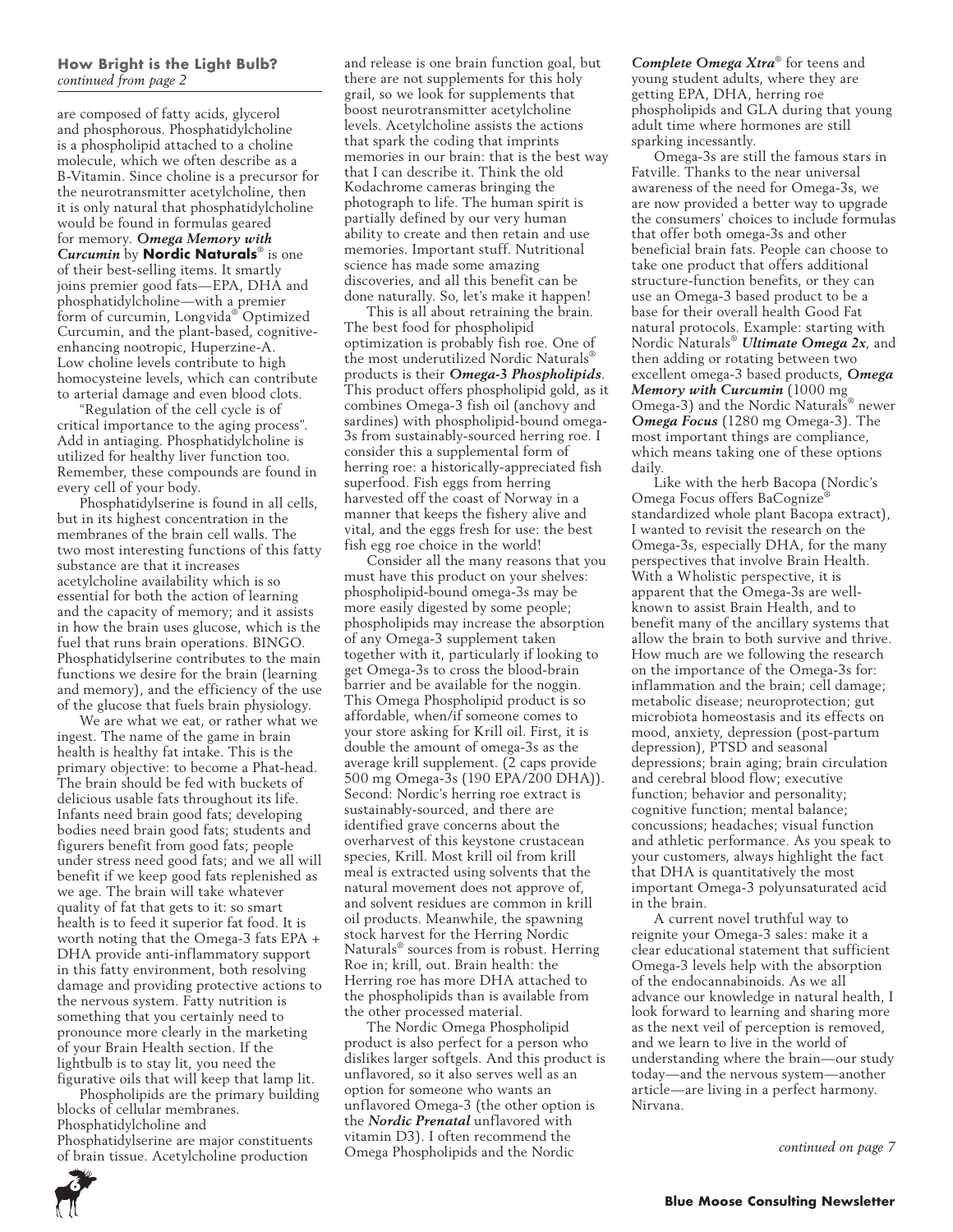## **How Bright is the Light Bulb?**  *continued from page 6*

Gotu Kola and Bacopa—the two Brahmi herbs—were identified as the tools to help with spiritual enlightenment. How many of your customers will get excited about Bacopa when you mention it in isolation? (or inversely, how can you creatively help improve intelligence?) One day Bacopa will be a common name in natural health here, (like the names that have been layered into our consciousness from the marketing implants of modern car name appellations!). Until then: get Bacopa into people's lives through solid Brain-supportive formulas: **Herb Pharm**® —all certified organic—Bacopa liquid extract: *Herbs on the Go™ Everyday Focus*™; Herbs for Kids, *Kids Captain Concentrate*™; and *Anxiety Soother*™ liquid extract blend. **Nordic Naturals**®, *Omega Focus* softgels with Omega-3s and Citicoline.

The herbal Crystal Star formula, Focus, provides a dried herb cap combo of Chamomile, Catnip, Skullcap, Bacopa (leaf), Gotu Kola (aerial), Hawthorn (leaf + flower), Licorice and Valerian roots, Wild Lettuce, Lobelia leaf and Passionflower. In your newly-expanding Brain Health section, you can display your products with Bacopa by adding a shelftalker that identifies "Formulas with Bacopa".

Other exceptional herbs to make your Brain, Mind & Mood set complete should include the **Herb Pharm**® *Brain & Memory*™ which was highlighted in the last BMC newsletter; and these other Herb Pharm® liquid extract blends: *Good Mood*™, *Stress Manager*™, and the *Kids Captain Concentrate*™ and the singles: Gingko, Gotu Kola, Bacopa, Sage, Eleuthero, Rhodiola, Green Tea, Holy Basil, Ashwagandha and Rosemary.

The most natural way to wholistically approach a functioning brain-centric section like this is to place the Nervous System items in close proximity: Herb Pharm's Kava, Milky Oat seed, California Poppy, Lemon Balm, Passionflower, Skullcap, Chamomile, Valerian and St. Johnswort. For the best there is, stock the Herb Pharm® compound *Nervous System Tonic*™ (Skullcap, Oat "milky" seed, St. Johnswort, Celery seed, and Lavender flower).

The Brain and the Nervous System; the nervous system and the brain. Proper function is the healthy intertwining of these two distinct but inseparable systems: "the nervous system is like a network that relays messages back and forth from the brain to different parts of the body. It does this via the spinal cord, which runs from the brain down through the back. It contains threadlike nerves that branch out to every organ and body part." When we think nerves, we think the supportive



protocols of good fats, antioxidants and circulation.

The research on the medicinal mushrooms and brain health is noteworthy as well. Lion's Mane is now found in most health store Brain Health sets. Lion's Mane (*Hericium erinaceus*) starts by exerting immune-supportive and anti-inflammatory benefits. **Mushroom Science**® offers one of the few medicinal mushroom products that gives guaranteed actives of the polysaccharide content on the label, and with 90 veg-caps—is one of the best valued, most active products available anywhere. Beta glucans and polysaccharide supplementation can be considered foundational for the immune system and if your immune system is functioning properly, it will benefit every other body system to perform better. Lion's Mane extract, properly extracted, may assist brain health and enhance cognitive function more for the extra benefit it offers for promoting myelin sheath integrity which would promote the health and normal function of the brain and nervous system. People who study the brain and the aging process know that Nerve Growth Factor (NGF), a small protein important for the normal growth, maintenance and survival of neurons (nerve cells), is one of the earliest recognized natural tools we have for healthy natural brain aging strategies. In many stores, Lion's Mane sells as well as Turkey Tail (Coriolus) and Cordyceps mushroom hot water extracts!

There is no doubt that improved circulation improves body function in a way that elevates brain allostasis. Improved nitric oxide levels can create palpable clarity and brain performance. Pycnogenol supplementation has been well-documented for improved Brain Function. Here, we can see that superfood antioxidant complexes have beneficial effects on stress, circulation and therefore

better brains. The newest antioxidant superfood from Portals Pharma, Abigenol® from Silver Fir tree bark extract, brightens the energetics for people who need to perform, from workout to athletics to school studies. We must always include the versatility that these multiantioxidants provide.

"Oxidative stress, caused by the imbalance between the generation and detoxification of reactive oxygen and nitrogen species (ROS/RNS), plays an important role in brain aging, neurodegenerative diseases, and other related adverse conditions, such as ischemia." If we were looking for the best recommendation that we could make for the statement above, we would say that the whole-body benefits of high glutathione levels are probably the first critical foundational support suggestion that we can make to everyone (all ages!) Glutathione has risen to a front and center in the natural nutrition world now that bioavailable forms of Glutathione have been proven. The most cost-effective and the most useful of all this new class of glutathione-producing nutrients is the *Reg'Activ* probiotic offered by **Essential Formulas**®. We CAN clean out toxic metabolites from the brain. If we were going to pursue any protocol to do this, glutathione should be in that prescription!

Finally, if we want the brain to perform optimally, then we need good rest. Optimize sleep and you offer your brain the best opportunity to do its best.

The brain, even at rest, consumes 20% of the body's energy. As we know from our recommendations to prevent diabetes, you want your energy supply to be fired by the slow burn of good fats rather than the quick-fix, gasoline-to-fire effects of carbohydrates and sugars. The brain needs sugars; and the brain needs ample fats. Make them both the best available.

The brain consumes energy at ten times the rate of the rest of the body per gram of tissue. The average power consumption of a typical adult is 100 Watts and the brain consumes 20% of this making the power of the brain 20 Watts. Brain strategy should first make sure that the brain is wired correctly at a cellular level. The bulb must be able to function. The second strategy should be to find stimulants that are safe and not draining to the brain, but rather stimulating while supporting. Everyone should be first in line to experiment with the Brahmi herbs Gotu Kola and Bacopa. Time-tested: but make sure you are getting credible and safe products from quality-herb manufacturers. Antioxidant-rich Green Tea is also a nice pick me up.

Too many people have put their faith (and their nervous systems health) in the hands of that cup of coffee. Accepting the positives and negatives of the wasted time

*continued on page 8*